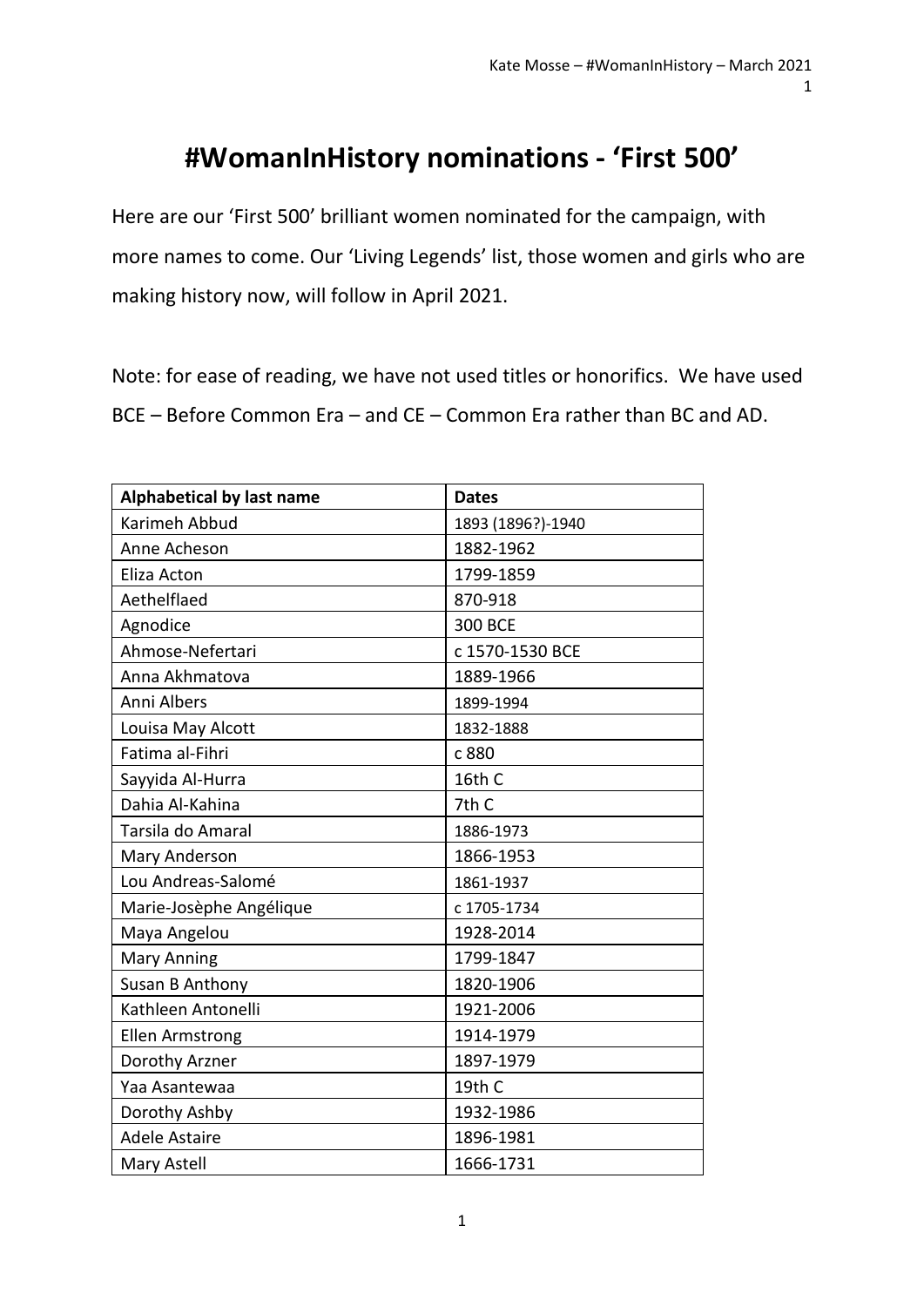| Anna Atkins              | 1799-1871        |
|--------------------------|------------------|
| <b>Hubertine Auclert</b> | 1848-1914        |
| Jacqueline Auriol        | 1917-2000        |
| Jane Austen              | 1775-1817        |
| Saartjie Baartman        | 1789-1815        |
| Josephine Baker          | 1906-1975        |
| <b>Alice Ball</b>        | 1892-1916        |
| Anna Laetitia Barbauld   | 1743-1825        |
| Mary Barbour             | 1875-1958        |
| Jeanne Baret             | 1740-1807        |
| Clara Barton             | 1821-1912        |
| Yvonne Baseden           | 1922-2017        |
| Charlotta Bass           | 1874-1966        |
| Dorothea Bate            | 1878-1951        |
| Dona Beatriz Kimpa Vita  | 1684-1706        |
| Margaret Beaufort        | 1443-1509        |
| Simone de Beauvoir       | 1908-1986        |
| Fatma Begum              | 1892-1983        |
| Shahjaham Begum          | 1838-1901        |
| Aphra Behn               | 1640-1689        |
| Frieda Belinfante        | 1904-1995        |
| Amy Elizabeth Bell       | 1859-1920        |
| Gertrude Bell            | 1868-1926        |
| Jeanne de Belleville     | $1300 - 1359$    |
| <b>Belle Benchley</b>    | 1882-1953        |
| Margaret Benticnk        | 1715-1785        |
| <b>Bertha Benz</b>       | 1849-1944        |
| Mary Lee Berners-Lee     | 1924-2017        |
| Bíawacheeitchish         | c 1806-1858      |
| Sarah Biffin             | 1784-1850        |
| Rosa May Billinghurst    | 1875-1953        |
| Lillian Bilocca          | 1929-1988        |
| Aisha Bint Abu Bakr      | c 613/614-678 CE |
| Isabella Bird            | 1831-1904        |
| Maria Björnson           | 1949-2002        |
| Luce Black               | 16th C           |
| Katharine Burr Blodgett  | 1898-1979        |
| Nellie Bly               | 1864-1922        |
| Dorothy Bonarjee         | 1894-1983        |
| Corrie ten Boom          | 1892-1983        |
| <b>Florence Boot</b>     | 1863-1952        |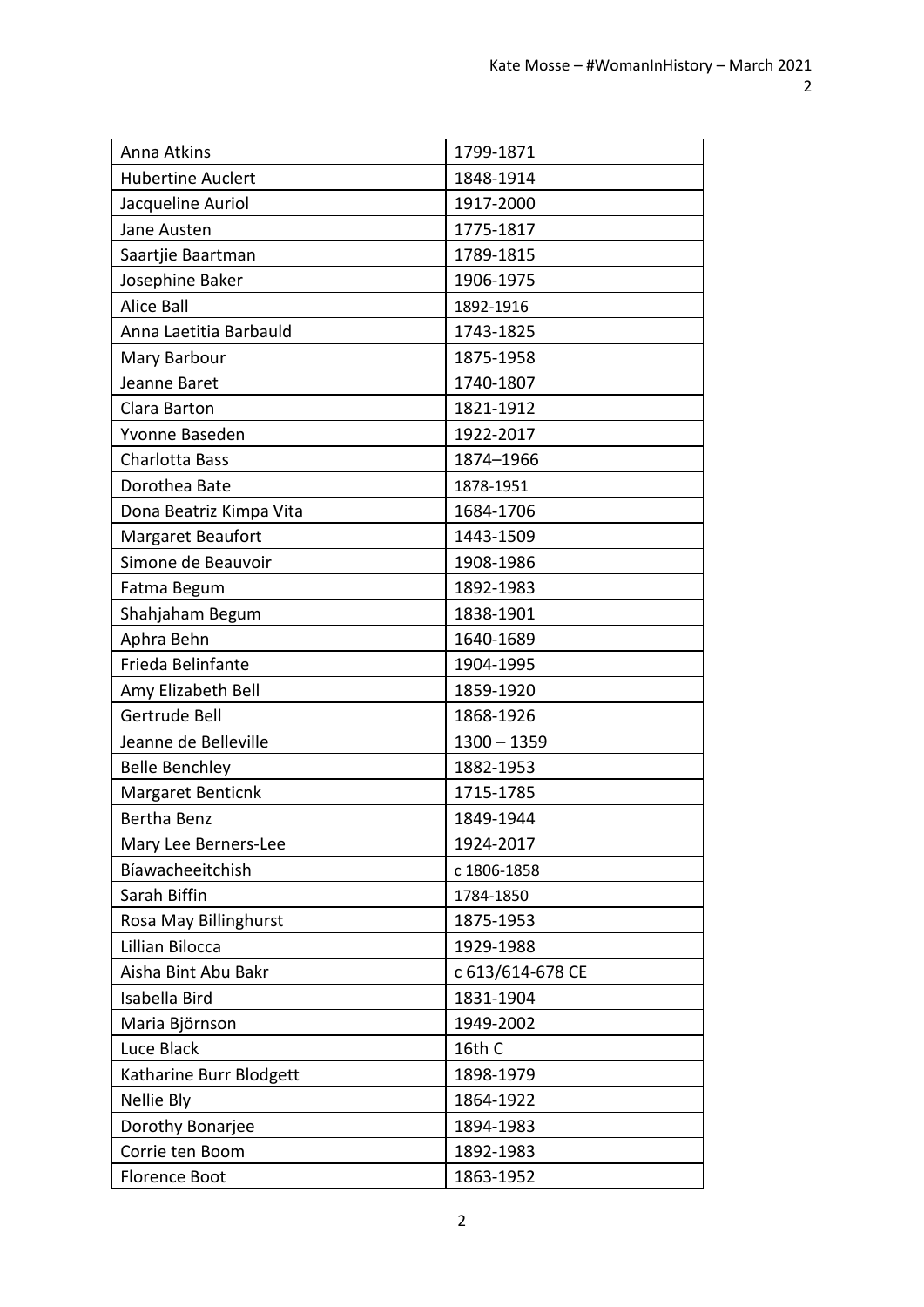| Laskarina Bouboulina      | 1771-1825     |
|---------------------------|---------------|
| <b>Madelaine Boullen</b>  | 18th C        |
| Louise Bourgeois          | 1911-2010     |
| Margaret Bourke-White     | 1904-1971     |
| Anne Boylen               | 1501-1536     |
| Eugénie Brazier           | 1895-1977     |
| Sarah Anne Bright         | 1793-1866     |
| Vera Brittain             | 1893-1970     |
| <b>Emily Bronte</b>       | 1818-1848     |
| <b>Gwendolyn Brooks</b>   | 1917-2000     |
| Christina Broom           | 1862-1939     |
| <b>William Brown</b>      | 19th C        |
| Mary Bryant               | 1765-1794     |
| Margaret Ann Bukley       | 1789-1865     |
| Céleste Bulkeley          | 1759-1832     |
| <b>Beryl Burton</b>       | 1937-1996     |
| <b>Valentine Bussiere</b> | 1921-1944     |
| Josephine Butler          | 1928-1906     |
| Josephine Butler          | 1828-1906     |
| Octavia Butler            | 1947-2006     |
| Amy Carmichael            | 1867-1951     |
| <b>Emily Carr</b>         | 1871-1945     |
| Rachel Carson             | 1907-1964     |
| Cartimandua               | 26-75 CE      |
| Joanna of Castile         | 1479-1555     |
| <b>Barbara Castle</b>     | 1910-2002     |
| <b>Margaret Cavendish</b> | 1623-1673     |
| Anna Chandy               | 1905-1996     |
| Mary Eugenia Charles      | 1919-2005     |
| Émilie du Châtelet        | 1706-1749     |
| Asima Chatterjee          | 1917-2006     |
| Kittur Chennamma          | 1778-1829     |
| Caroline Chisholm         | 1808-1877     |
| Shirley Chrisholm         | 1924-2005     |
| Agatha Christie           | 1890-1976     |
| Jennie Churchill          | 1854-1921     |
| Dowager Cixi              | 1835-1908     |
| Joan Clarke               | 1917-1996     |
| Cleopatra                 | c 69-c 30 BCE |
| Alice Coachman            | 1923-2014     |
| <b>Eleanor Coade</b>      | 1733-1821     |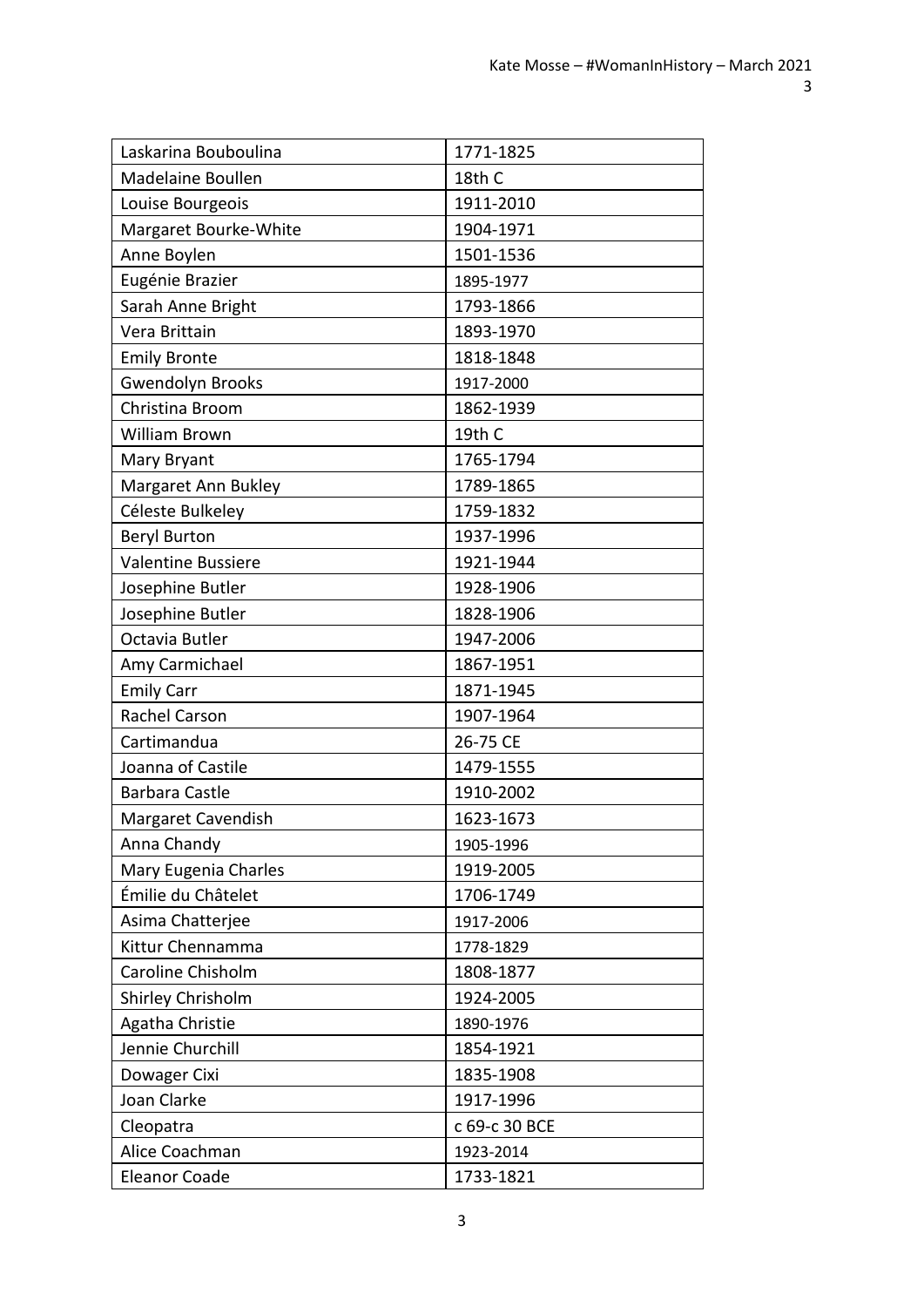| Jacqueline Cochran             | 1906-1980      |
|--------------------------------|----------------|
| Josephine Cochrane             | 1839-1913      |
| <b>Margaret S Collins</b>      | 1922-1996      |
| <b>Audrey Collins</b>          | 1915-2010      |
| Ida & Louise Cook              | 1904-1986      |
| Whina Cooper                   | 1895-1994      |
| Charlotte Corday               | 1768-1793      |
| <b>Margaret Gretta Cousins</b> | 1878-1954      |
| <b>Hannah Crafts</b>           | c 1830s-?      |
| Sarah Jane Cranogwen           | 1839-1916      |
| Lise Cristiani                 | 1827-1853      |
| Aimée Crocker                  | 1864-1941      |
| <b>Bridget Cromwell</b>        | 1624-1662      |
| <b>Elizabeth Cromwell</b>      | 1629-1658      |
| <b>Frances Cromwell</b>        | 1638-1720      |
| Mary Cromwell                  | 1637-1713      |
| Marie Curie                    | 1867-1934      |
| Aileen Cust                    | 1868-1937      |
| Jeanne d'Albret                | 1528-1572      |
| Julie d'Aubigny                | 1670(73?)-1707 |
| Frieda Dalen                   | 1895-1995      |
| Mary M Daly                    | 1921-2003      |
| Dorothy Dandridge              | 1922-1965      |
| <b>Grace Darling</b>           | 1815-1842      |
| Maude Delap                    | 1866-1953      |
| Delia Derbyshire               | 1937-2001      |
| Jayaben Desai                  | 1933-2010      |
| Durgabai Deshmukh              | 1909-1981      |
| Lucile Desmoulins              | 1771-1794      |
| Amy Dillwyn                    | 1845-1935      |
| Mary Donaldson                 | 1921-2003      |
| Levitt Dorothy                 | 1882-1922      |
| Emma Duffin                    | 1883-1979      |
| Andrea Dunbar                  | 1961-1990      |
| Katherine Dunham               | 1909-2006      |
| Andrea Dworkin                 | 1946-2005      |
| Eadgifu of Kent                | 903-968 CE     |
| Amelia Earhart                 | 1897-1937      |
| Annie Easley                   | 1933-2011      |
| <b>Emily Eden</b>              | 1797-1869      |
| Amelia Edwards                 | 1831-1892      |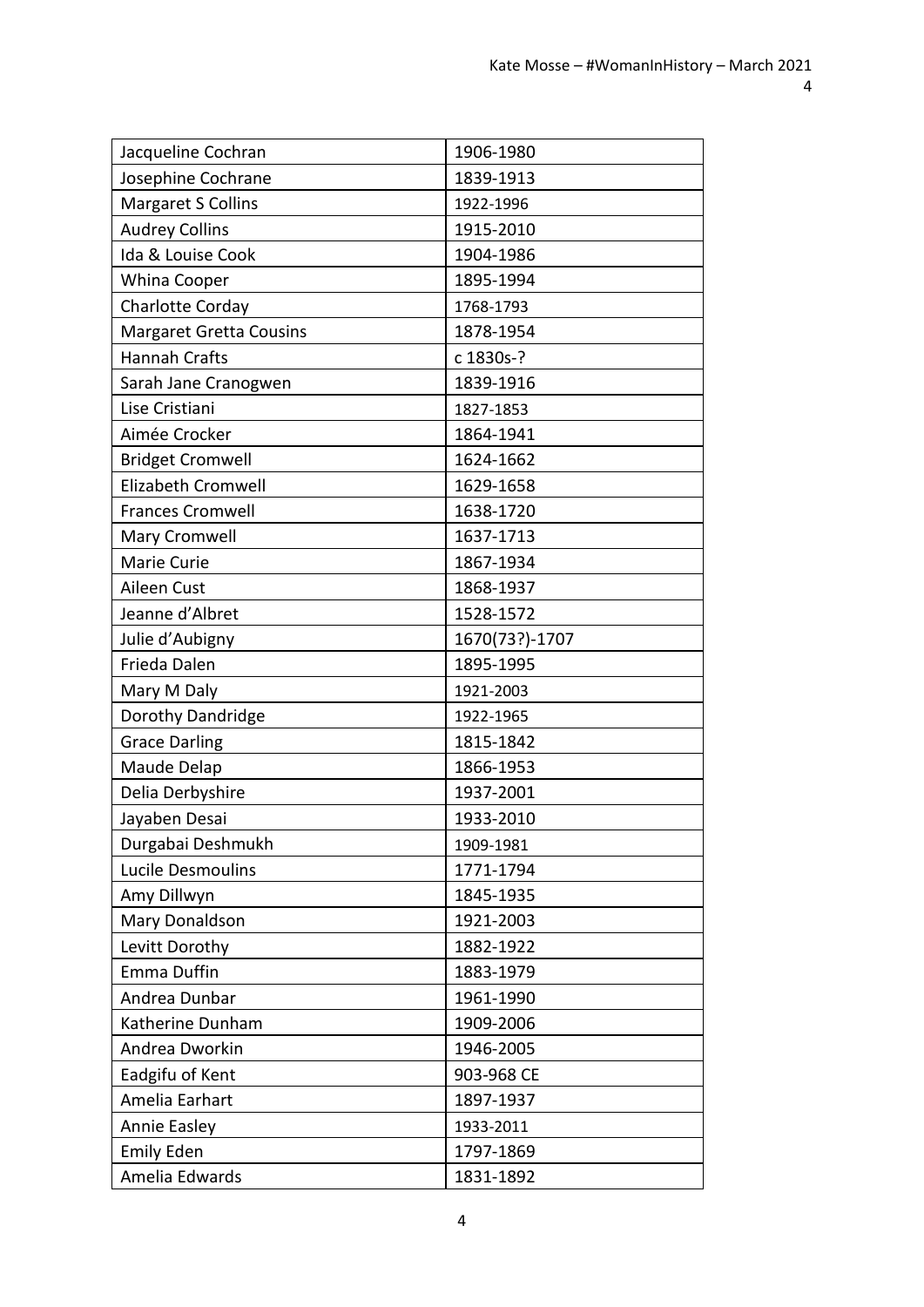| Egeria                            | 4th C              |
|-----------------------------------|--------------------|
| <b>Eleanor of Aquitaine</b>       | $1122 - 1204$      |
| <b>Bess of Hardwick</b>           | 1527-1608          |
| Elizabeth I of England            | 1558-1603          |
| Elizabeth of York                 | 1466-1503          |
| <b>Mary Elmes</b>                 | 1908-2002          |
| Elizabeth Elmy                    | 1833-1918          |
| <b>Emma of Normandy</b>           | c 984-1052         |
| Enheduanna                        | 2286 BCE-2251 BCE  |
| <b>Esclarmonde of Foix</b>        | 1151-1215          |
| Cesária Évora                     | 1941-2011          |
| Forouh Farrahkzad                 | 1935-1967          |
| Zaynab Fawwāz                     | 1860-1914          |
| Celia Fiennes                     | 1662-1741          |
| <b>Mary Fildes</b>                | 1789-1876          |
| <b>Ruth First</b>                 | 1925-1982          |
| <b>Eunice Newton Foote</b>        | 1819-1888          |
| <b>Constance Fox Talbot</b>       | 1811-1880          |
| <b>Rosalind Franklin</b>          | 1920-1958          |
| <b>Betty Friedan</b>              | 1921-2006          |
| Mary Frith                        | 1584-1659          |
| <b>Marion Frost</b>               | 1897-1936          |
| Elizabeth Fry                     | 1780-1845          |
| <b>Indira Gandhi</b>              | 1917-1984          |
| Margaret Gardner                  | 1834-1858          |
| <b>Elizabeth Garrett Anderson</b> | 1836-1917          |
| <b>Millicent Garrett Fawcett</b>  | 1847-1929          |
| Jenny Geddes                      | 1600-1660          |
| Martha Gelhorn                    | 1908-1998          |
| Jos Gemmeke                       | 1922-2010          |
| Artemesia Gentileschi             | 1593-1656          |
| Sophie Germain                    | 1776-1831          |
| Alessandra Giliani                | 1307-1326          |
| Marija Gimbutas                   | 1921-1994          |
| <b>Ruth Bader Ginsburg</b>        | 1933-2020          |
| Ada Gobetti                       | 1902-1968          |
| Mary Katherine Goddard            | 1738-1816          |
| Sabiha Gökçen                     | 1913-2001          |
| Viva Goldstein                    | 1869-1949          |
| Maud Gonne                        | 1866-1953          |
| Sarah E Goode                     | 1850 (1855 ?)-1905 |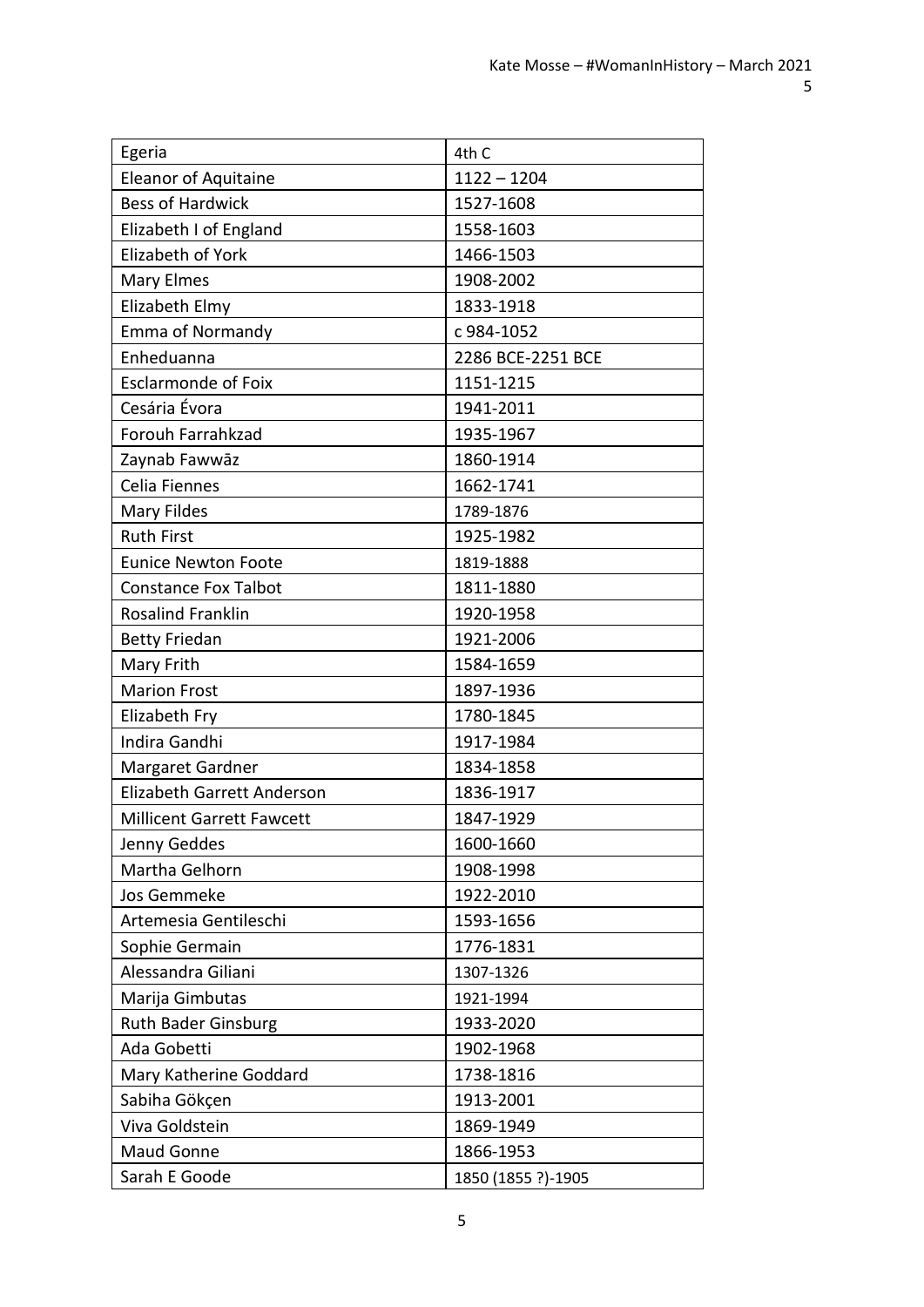| Olympe de Gouges            | 1748-1793      |
|-----------------------------|----------------|
| Lady Katherine Grey         | 1540-1568      |
| Amelia Griffiths            | 1768-1858      |
| Gwenllian ferch Gruffydd    | c 1100-1136    |
| Veronica Guerin             | 1958-1996      |
| Margaret Guido              | 1912-1994      |
| Zaha Hadid                  | 1950-2016      |
| Hagar                       | c 1800 BCE     |
| Gisèle Halimi               | 1927-2020      |
| Virginia Hall               | 1906-1982      |
| <b>Odette Hallowes</b>      | 1912-1995      |
| Fannie Lou Hamer            | 1917-1977      |
| Elizabeth Schuyler Hamilton | 1757-1854      |
| Lorraine Hansberry          | 1930-1965      |
| Sheikha Hasina              | 1947-2021      |
| <b>Caroline Haslett</b>     | 1895-1957      |
| Hatshepsut                  | 1457-1508 BCE  |
| Kezia Hayter                | 1818-1885      |
| Lady Mary Heath             | 1896-1939      |
| Rose Heilbron               | 1914-2005      |
| Catharina van Hemessen      | c 1528-c 1587  |
| Katharine Hepburn           | 1907-2003      |
| Barbara Hepworth            | 1903-1975      |
| Caroline Herschel           | 1750-1848      |
| <b>Caroline Herschel</b>    | 1750-1848      |
| Rachael Heyhoe Flint        | 1939-2017      |
| Hilda of Whitby             | c 614-680      |
| Hildegard of Bingen         | 1098-1179      |
| <b>Hazel Hill</b>           | 1920-2010      |
| Emma Hobhouse               | 1860-1926      |
| Dorothy Hodgkin             | 1910-1994      |
| <b>Billie Holiday</b>       | 1915-1959      |
| Elsa Holzer                 | c 1904-unknown |
| Anna Honzakova              | 1875-1940      |
| Helen Hopekirk              | 1856-1945      |
| Henrietta Howard            | 1689-1767      |
| Zora Neale Hurston          | 1891-1960      |
| <b>Ellen Hutchins</b>       | 1785-1815      |
| Susan Hyde                  | 1607-1656      |
| Hypatia                     | c 355-415 CE   |
| Elizabeth Ilive             | 1769-1822      |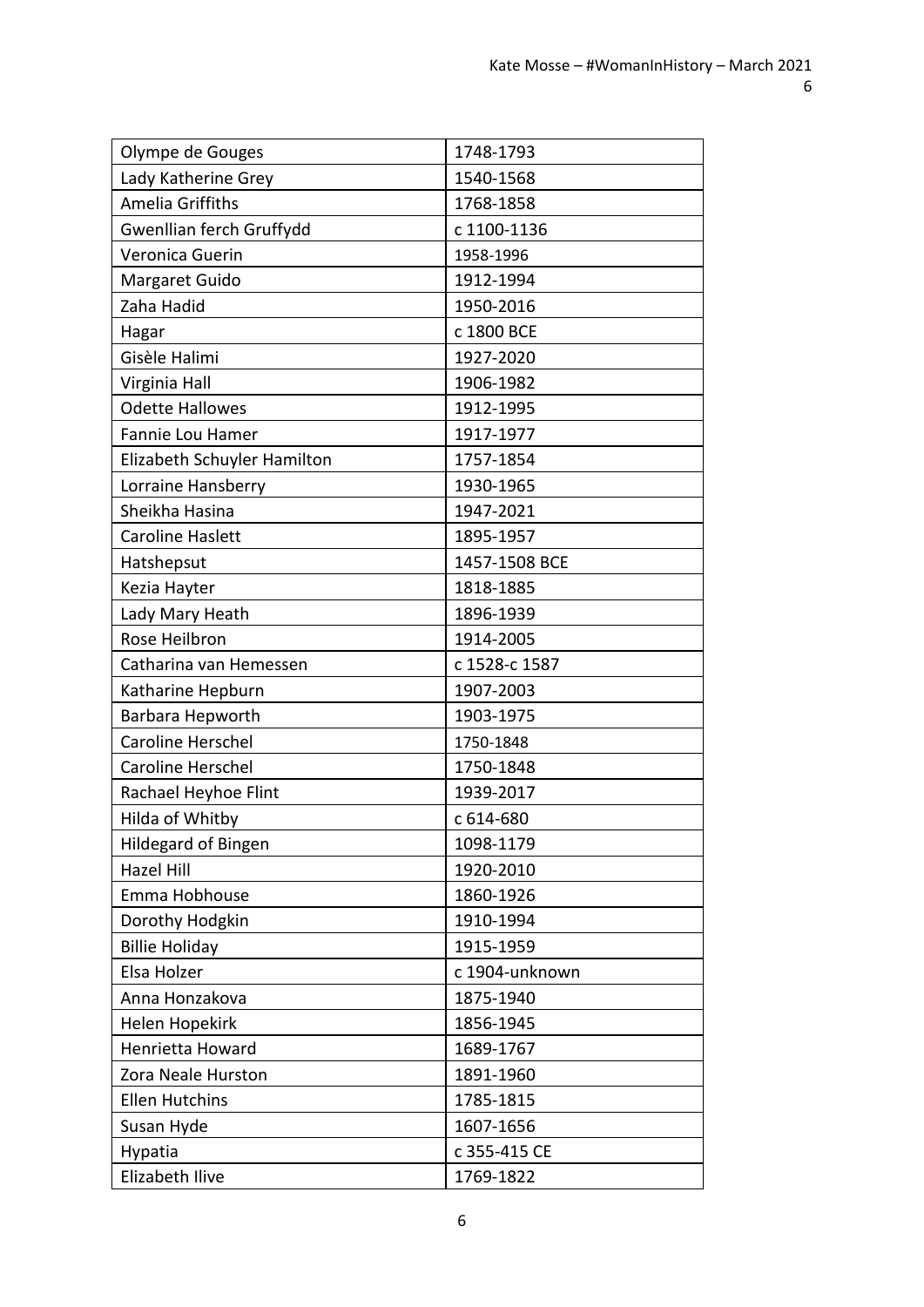| Noor Inayat Khan       | 1914-1944       |
|------------------------|-----------------|
| María Izquierdo        | 1902-1955       |
| Mary Jackson           | 1921-2005       |
| Jane Jacobs            | 1916-2006       |
| <b>Tove Jansson</b>    | 1914-2001       |
| Qiu Jin                | 1875-1907       |
| Fatima Jinnah          | 1893-1967       |
| Of Arc Joan            | c 1412-1431     |
| Katherine Johnson      | 1918-2020       |
| Marsha P Johnson       | 1945-1992       |
| Irène Joliot-Curie     | 1897-1956       |
| Claudia Jones          | 1915-1964       |
| Mary G Harris Jones    | 1837-1930       |
| Andrée de Jongh        | 1916-2007       |
| Julian of Norwich      | 1343-after 1416 |
| Ginette Jullian        | 1917-1962       |
| Annie Jump Cannon      | 1863-1941       |
| Frieda Kahlo           | 1907-1954       |
| Katherine of Aragon    | 1485-1536       |
| Helen Keller           | 1880-1968       |
| Margery Kempe          | 1373-after 1438 |
| Mary Kenner            | 1912-2006       |
| Annie Kenney           | 1879-1953       |
| Florence Ada Keynes    | 1861-1958       |
| Anbara Salam Khalidi   | 1897-1986       |
| Habba Khatoon          | 1554-1609       |
| Princess Khutulun      | c 1260-1306     |
| Khadija bint Khuwaylid | 555-619 CE      |
| Mary Kingsley          | 1860-1900       |
| Toshiko Kishida        | 1863-1901       |
| Flemmie Pansy Kittrell | 1904-1980       |
| Laura Knight           | 1877-1970       |
| Margaret Knight        | 1938-1914       |
| Alexandra Kollontai    | 1872-1952       |
| Kathe Kollwitz         | 1867-1945       |
| Sucheta Kriplani       | 1908-1974       |
| Maggie Kuhn            | 1905-1995       |
| Kuyili                 | 18th C          |
| Louise Labé            | c 1524-1566     |
| Henrietta Lacks        | 1920-1951       |
| Ladies of Llangollen   | 1755-1829       |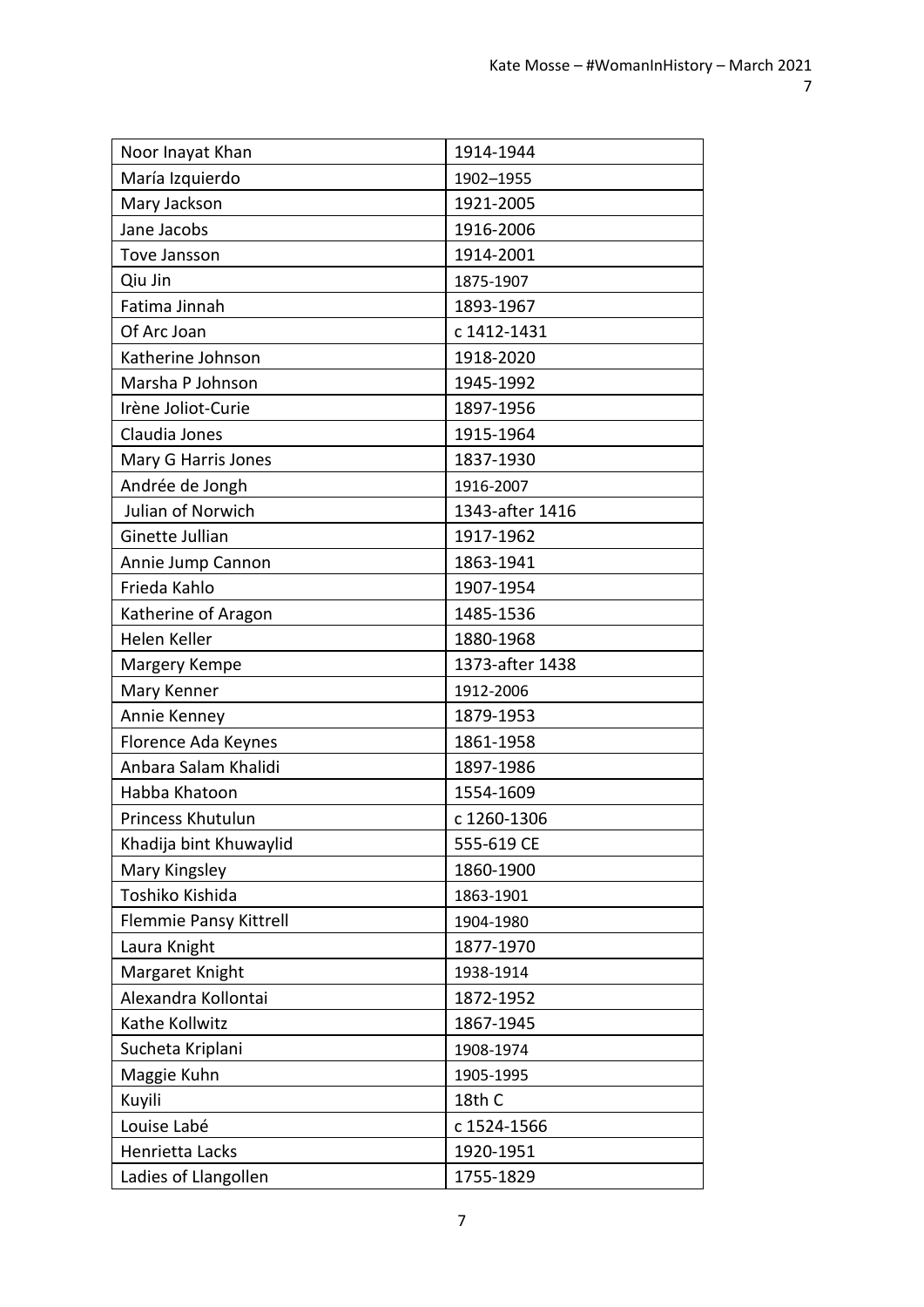| Margaret Haig Macworth, Lady Rhondda | 1883-1958               |
|--------------------------------------|-------------------------|
| Lakshimibai of Jhansi                | 1828-1858               |
| <b>Hedy Lamarr</b>                   | 1914-2000               |
| Amelia (Bassano) Lanyer              | 1569-1645               |
| Dorothy Lawrence                     | 1896-1964               |
| <b>Florence Lawrence</b>             | 1886-1938               |
| Emma Lazarus                         | 1849-1887               |
| <b>Henrietta Swan Leavitt</b>        | 1868-1921               |
| Ann Lee                              | 1736-1784               |
| Jennie Lee                           | 1904-1988               |
| Etta Lemon                           | 1860-1953               |
| Charlotte Lennox                     | 1730-1804               |
| Licoricia of Winchester              | 13th C                  |
| Joan Littlewood                      | 1914-2002               |
| Drusilla Livia                       | 58-29 BCE               |
| Grazide Lizier                       | 14th C                  |
| Audre Lorde                          | 1934-1992               |
| Ada Lovelace                         | 1815-1852               |
| Lozen                                | c 1840-1889             |
| Lucia of Syracuse                    | 283-304                 |
| Lucy                                 | c 3.2 million years BCE |
| Ida Lupino                           | 1918-1995               |
| Rosa Luxemburg                       | 1871-1919               |
| Dr Kathleen Lynn                     | 1874-1955               |
| Wangari Maathai                      | 1940-2011               |
| Mary Macarthur                       | 1880-1921               |
| Lady Macbeth                         | c 1020-1054             |
| Elspeth MacEwen                      | b ?- d 1698             |
| Lizzie Magie                         | 1866-1948               |
| Madame de Maintenon                  | 1635-1719               |
| Miriam Makeba                        | 1932-2008               |
| Makeda                               | 10th C BCE              |
| of Austria Margaret                  | 1480-1530               |
| Margaret of Scotland                 | 1045-1093               |
| Mileva Marić                         | 1875-1948               |
| Marie of Romania                     | 1875-1938               |
| <b>Kitty Marion</b>                  | 1871-1944               |
| Marisol                              | 1930-2016               |
| Beryl Markham                        | 1902-1986               |
| <b>Countess Markievicz</b>           | 1868-1927               |
| Ngaio Marsh                          | 1895-1982               |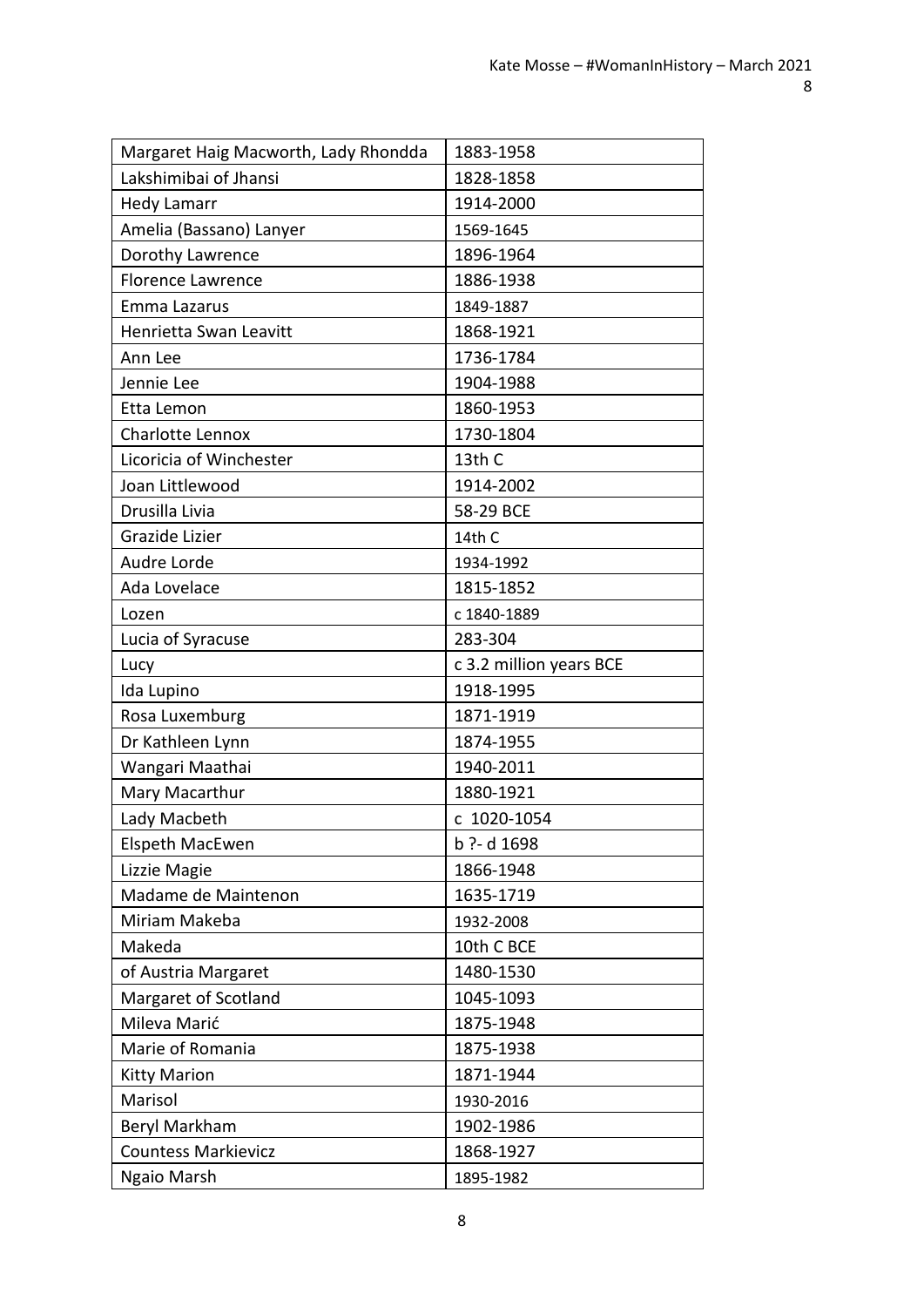| Una Marson                     | 1905-1965  |
|--------------------------------|------------|
| <b>Harriet Martineau</b>       | 1802-1876  |
| Hilda Matheson                 | 1888-1940  |
| Prem Mathur                    | 1910-1992  |
| Matilda of Canossa             | 1046-1115  |
| Matilda of England             | 1102-1167  |
| <b>Muriel Matters</b>          | 1877-1969  |
| Margaret Maughan               | 1928-2020  |
| Annie Russell Maunder          | 1868-1947  |
| Maria Goeppert Mayer           | 1906-1972  |
| <b>Patricia McCaul Collins</b> | 1917-1995  |
| <b>Elizabeth McCombs</b>       | 1873-1935  |
| Mary Ann McCracken             | 1770-1866  |
| Ena McEntee                    | 1926-1995  |
| Margaret Mead                  | 1901-1978  |
| Catherine de' Medici           | 1519-1589  |
| Meera/Mirabai                  | 1498-1573  |
| Golda Meir                     | 1898-1978  |
| Lise Meitner                   | 1878-1968  |
| Lise Meitner                   | 1878-1968  |
| Melisande of Jerusalem         | 1105-1161  |
| Vera Menchik                   | 1906-1944  |
| Louise Michel                  | 1830-1905  |
| <b>Alice Miller</b>            | 1923-2010  |
| Lee Miller                     | 1907-1977  |
| June Tarpé Mills               | 1918-1988  |
| Maria Mitchell                 | 1818-1889  |
| Naomi Mitchison                | 1897-1999  |
| <b>Adrienne Monnier</b>        | 1892-1955  |
| Lady Mary Wortley Montagu      | 1689-1762  |
| Rita Levi Montalcini           | 1909-2012  |
| Maria Montessori               | 1870-1952  |
| Eleonora di Mora               | 1642-1707? |
| Hannah More                    | 1745-1833  |
| Mary Sherman Morgan            | 1921-2004  |
| <b>Olive Morris</b>            | 1952-1979  |
| <b>Mary Morris</b>             | 1862-1938  |
| Toni Morrison                  | 1931-2019  |
| Mo Mowlam                      | 1949-2005  |
| Honora 'Nano' Nagle            | 1718-1784  |
| Rose Nangeli                   | 18th C     |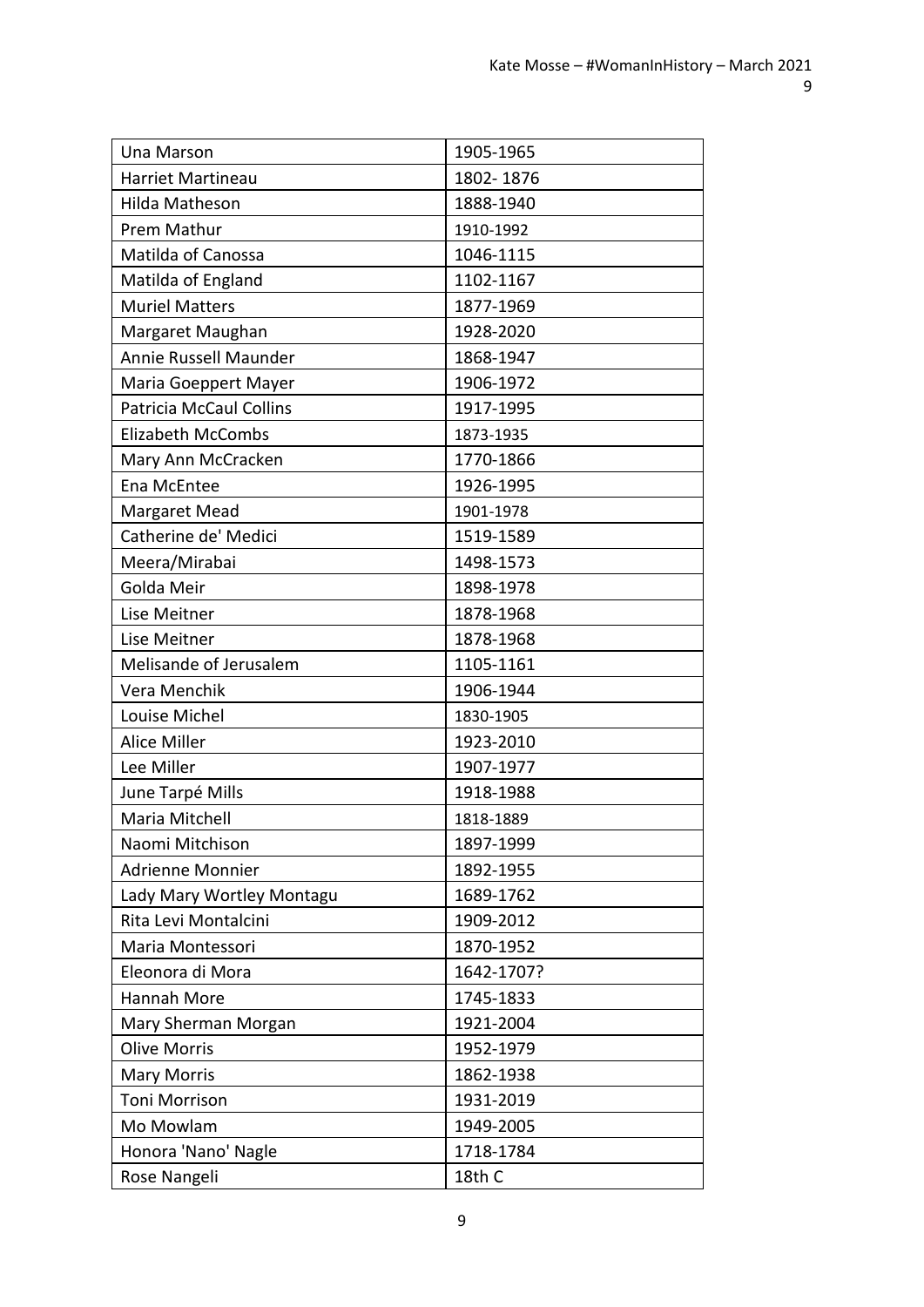| Nanny of the Maroons         | 1686-1733     |
|------------------------------|---------------|
| Ella Negruzzi                | 1876-1948     |
| Hellé Nice                   | 1900-1984     |
| Nichola de la Haye           | c 1150-1230   |
| Jemima Nicholas              | 1750-1832     |
| Asenath Nicholson            | 1792-1855     |
| <b>Florence Nightingale</b>  | 1820-1910     |
| Zeb (un) Nissa               | 1638-1702     |
| <b>Emmy Noether</b>          | 1882-1935     |
| <b>Helena Normanton</b>      | 1882-1957     |
| <b>Caroline Norton</b>       | 1808-1877     |
| Ann Nzingha                  | 1582-1663     |
| Georgia O'Keeffe             | 1887-1986     |
| Olga of Kiev                 | 890-969       |
| Kathleen Timpson Ollerenshaw | 1912-2014     |
| Grace O'Malley               | 1530-1603     |
| Joan Murrell Owens           | 1933-2011     |
| Vijaya Lakshmi Pandit        | 1900-1990     |
| <b>Emmeline Pankhurst</b>    | 1858-1928     |
| Sylvia Pankhurst             | 1882-1960     |
| Kyung-won Park               | 1901-1933     |
| <b>Rosa Parks</b>            | 1913-2005     |
| Lily Parr                    | 1905-1978     |
| Lucy Parsons                 | 1851-1942     |
| <b>Charlotte Perriand</b>    | 1903-1999     |
| Gladys Peto                  | 1890-1977     |
| Mildred Mary Petre           | 1895-1990     |
| <b>Walatta Petros</b>        | 1592-1642     |
| Savitribai Phule             | 1831-1897     |
| Christine de Pisan           | c 1364-c 1430 |
| Dorothy Porter               | 1905-1995     |
| <b>Beatrix Potter</b>        | 1866-1943     |
| <b>Harriet Powers</b>        | 1839-1910     |
| <b>Pearl Primus</b>          | 1919-1994     |
| Harriet Quimby               | 1875-1912     |
| Radclyffe Hall               | 1880-1943     |
| Jeannette Rankin             | 1880-1973     |
| Mary Ann Rawson              | 1801-1887     |
| Adrienne Rich                | 1929-2012     |
| Hilda Richardson             | 1926-2000     |
| Rosa Matilda Richter         | 1863-1937     |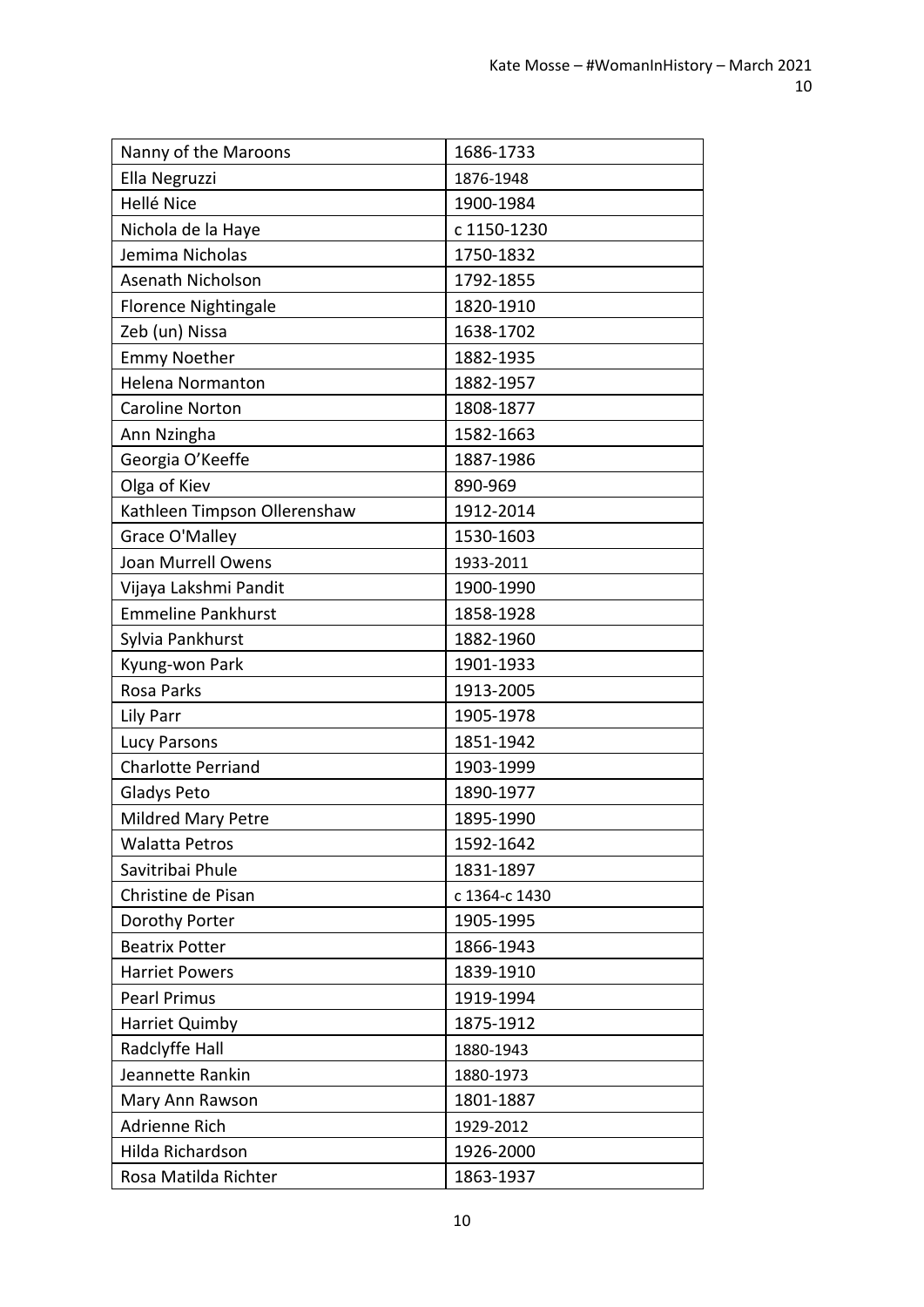| Sally Ride                   | 1951-2012                   |
|------------------------------|-----------------------------|
| <b>Edith Rigby</b>           | 1872-1950                   |
| <b>Kate Roberts</b>          | 1891-1985                   |
| Anita Roddick                | 1942-2007                   |
| <b>Emily Warren Roebling</b> | 1843-1903                   |
| Nancy Grace Roman            | 1925-2018                   |
| <b>Eleanor Roosevelt</b>     | 1884-1962                   |
| Christina Rosetti            | 1830-1994                   |
| Alice Ross - King            | 1887-1968                   |
| Katherine Routledge          | 1866-1935                   |
| Dorothy Rundle               | 1932-2016                   |
| Enriqueta Rylands            | 1843-1908                   |
| Sacagawea                    | c 1788-1812 (or 1884?)      |
| Lorna Sage                   | 1943-2001                   |
| Margaret Sanger              | 1879-1966                   |
| Sappho                       | 630-570 BCE                 |
| Sophie Scholl                | 1921-1943                   |
| Clara Schumann               | 1819-1896                   |
| Rosika Schwimmer             | 1877-1948                   |
| <b>Elisabeth Scott</b>       | 1898-1972                   |
| Mary Secole                  | 1805-1881                   |
| Seh-Hong-Dong-Beh            | 19th C                      |
| Danica Selekovitch           | 1921-2001                   |
| Irena Sendler                | 1910-2008                   |
| Gebru Senedu                 | 1916-2019                   |
| Hannah Senesh                | 1921-1944                   |
| Huda Sha'arawi               | 1879-1947                   |
| Doria Shafik                 | 1908-1975                   |
| Mary Shelley                 | 1797-1851                   |
| Nan Shepherd                 | 1891-1981                   |
| Amrita Sher-Gil              | 1913-1941                   |
| Sheila Sherlock              | 1918-2001                   |
| Murasaki Shikibu             | c 973 (978?) c 1014 (1031?) |
| <b>Beatrice Shilling</b>     | 1909-1990                   |
| <b>Edith Shove</b>           | 1848-1929                   |
| Charlotte von Siebold        | 1788-1859                   |
| Swietoslaca                  | 967-1014                    |
| Nina Simone                  | 1933-2003                   |
| Sophia Duleep Singh          | 1876-1948                   |
| Elisabetta Sirani            | 1638-1665                   |
| Krystyna Skarbek             | 1908-1952                   |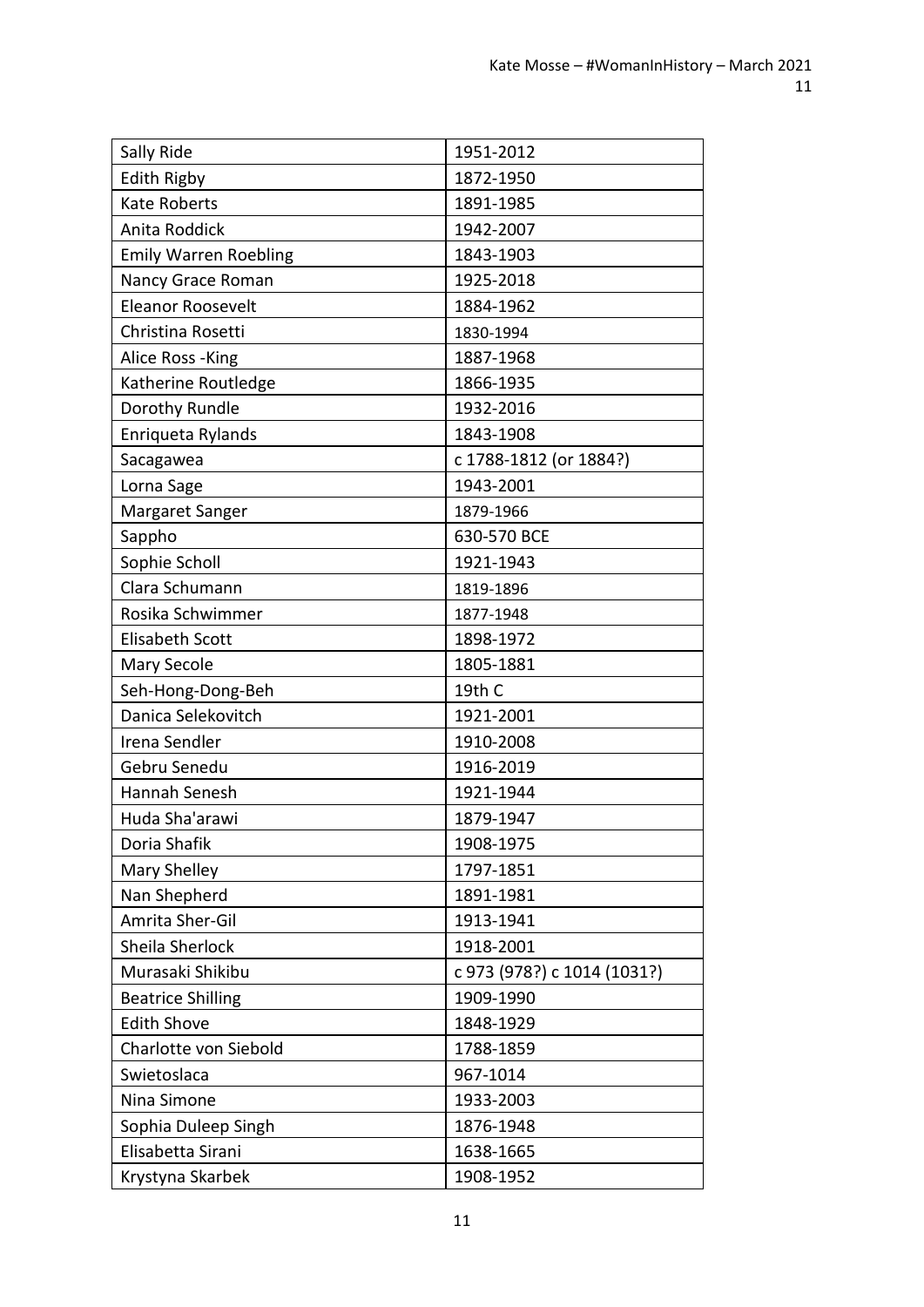| Rosina Sky                         | 20th C       |
|------------------------------------|--------------|
| <b>Bessie Smith</b>                | 1894-1937    |
| Mary Harris Smith                  | 1844-1934    |
| <b>Mary Somerville</b>             | 1780-1872    |
| <b>Susan Sontag</b>                | 1933-2004    |
| Cornelia Sorabji                   | 1866-1954    |
| <b>Constance Spry</b>              | 1886-1960    |
| <b>Nettie Stevens</b>              | 1861-1912    |
| <b>Alice Stoll</b>                 | 1917-2014    |
| <b>Florence Stoney</b>             | 1870-1932    |
| <b>Charlotte Carmichael Stopes</b> | 1840-1929    |
| Amina Sukhera                      | c 1553-1610  |
| Raisa Sumachevskaya                | 1922-2005    |
| Elisabeth Svendsen                 | 1930-2011    |
| Mary Swanzy                        | 1882-1978    |
| Violette Szabo                     | 1921-1945    |
| Seweryna Szmaglewska               | 1916-1992    |
| Junko Tabei                        | 1939-2016    |
| Helen Taylor                       | 1831-1907    |
| Marie Tharp                        | 1920-2006    |
| Sister Rosetta Tharpe              | 1915-1973    |
| Margaret Thatcher                  | 1925-2013    |
| Theodora of Byzantium              | c 500-548 CE |
| Lucy Townsend                      | 1781-1847    |
| <b>Wendy Toye</b>                  | 1917-2010    |
| Triệu Thi Trinh                    | 3rd C BCE    |
| Flora Tristan                      | 1803-1844    |
| Sojourner Truth                    | 1797-1883    |
| Harriet Tubman                     | c 1850-1913  |
| Agnès Varda                        | 1928-2019    |
| Dame Janet Vaughan                 | 1899-1993    |
| Dorothy Vaughan                    | 1910-2008    |
| Simone Veil                        | 1927-2017    |
| Queen Victoria                     | 1819-1901    |
| Jeanne Villepreux-Power            | 1794-1871    |
| Ester Wajcblum                     | 1924-1945    |
| Madam C J Walker                   | 1867-1919    |
| Mary Edwards Walker                | 1832-1919    |
| Aloha Wanderwall                   | 1906-1996    |
| Kay Webb                           | 1914-1996    |
| Ida B Wells-Barnett                | 1862-1931    |